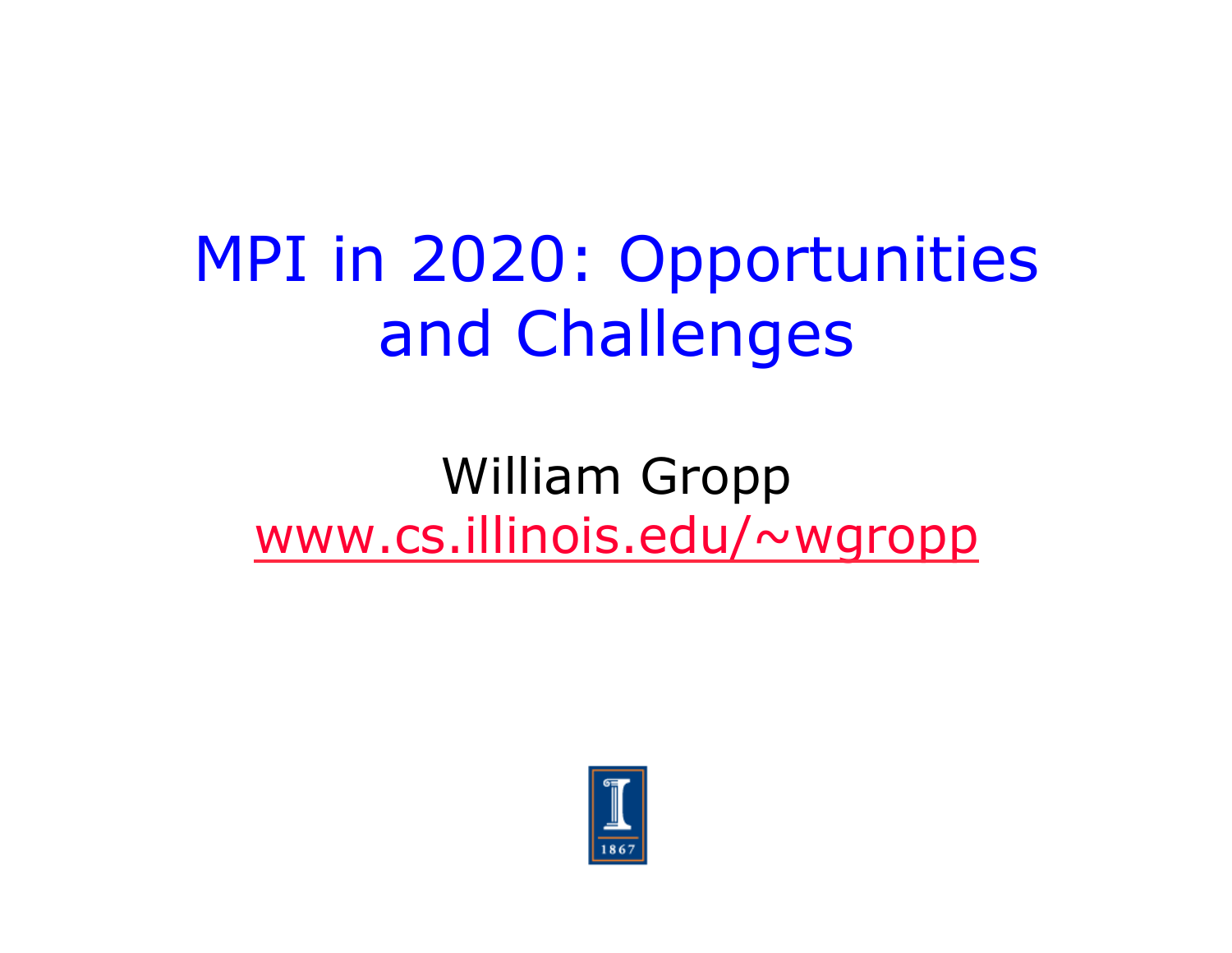# MPI and Supercomputing

- The Message Passing Interface (MPI) has been amazingly successful
	- ♦ First released in 1992, it is still the dominant programming system used to program the world's fastest computers
	- ♦ The most recent version, MPI 3.1, released in June 2015, contains many features to support systems with >100K processes and state-of-the-art networks
- Supercomputing (and computing) is reaching a critical point as the end of Dennard scaling has forced major changes in processor architecture.
- This talk looks at the future of MPI from the point of view of Extreme scale systems
	- ♦ That technology will also be used in single rack systems **PARALLEL@ILLINOIS**

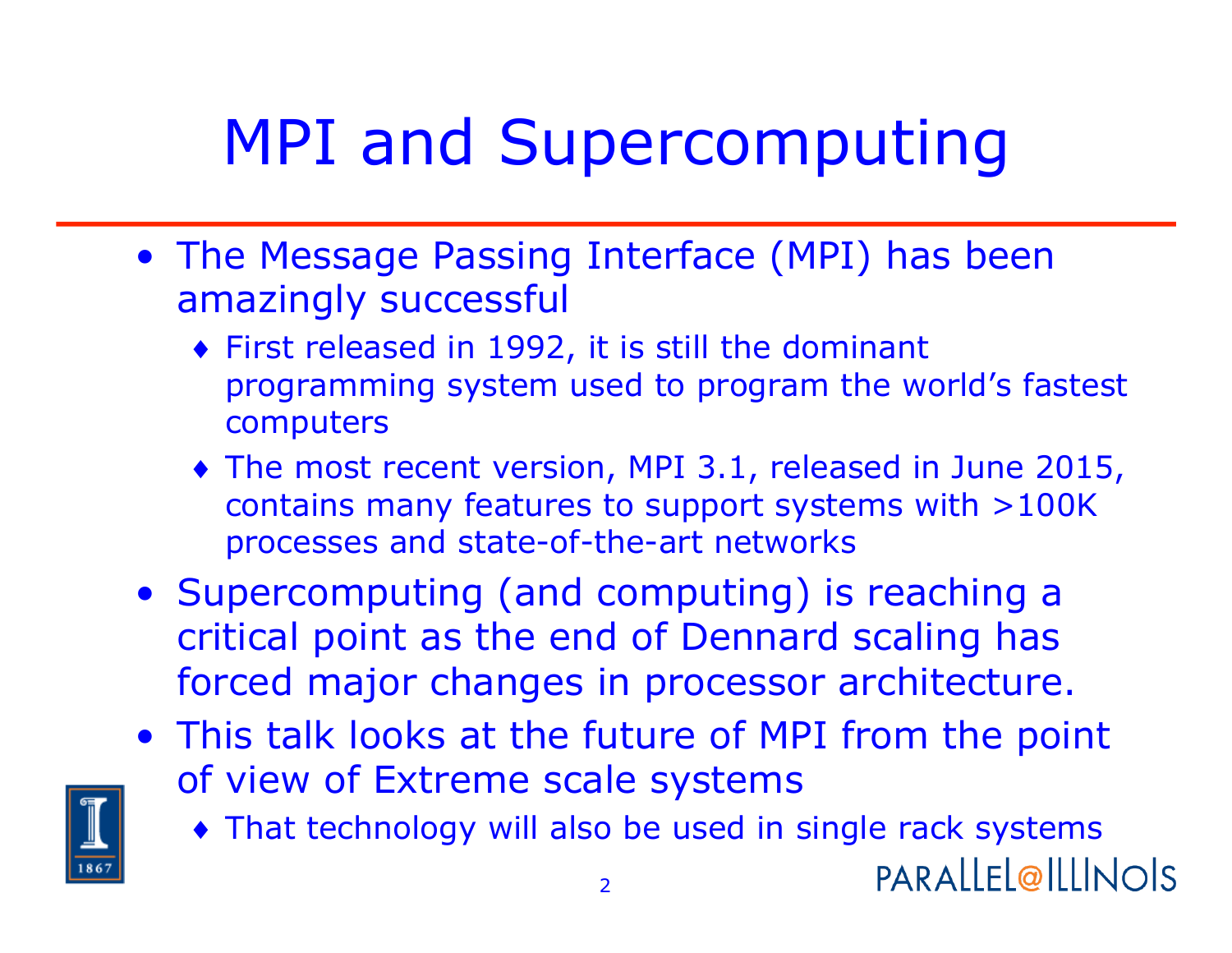## Likely Exascale Architectures



Figure 2.1: Abstract Machine Model of an exascale Node Architecture

- From "Abstract Machine Models and Proxy Architectures for **Exascale Computing Rev 1.1," J Ang et all is all Abstract Machine Machine Machine Model Machine Machine Machine Machine Machine Machine Machine Machine Machine Machine Machine Machine Machine Machine Machine Machine Mach**
- $\| \cdot \|$  Note that I/O is not part of this (maybe hung off the NIC) parallel@IllINOIS

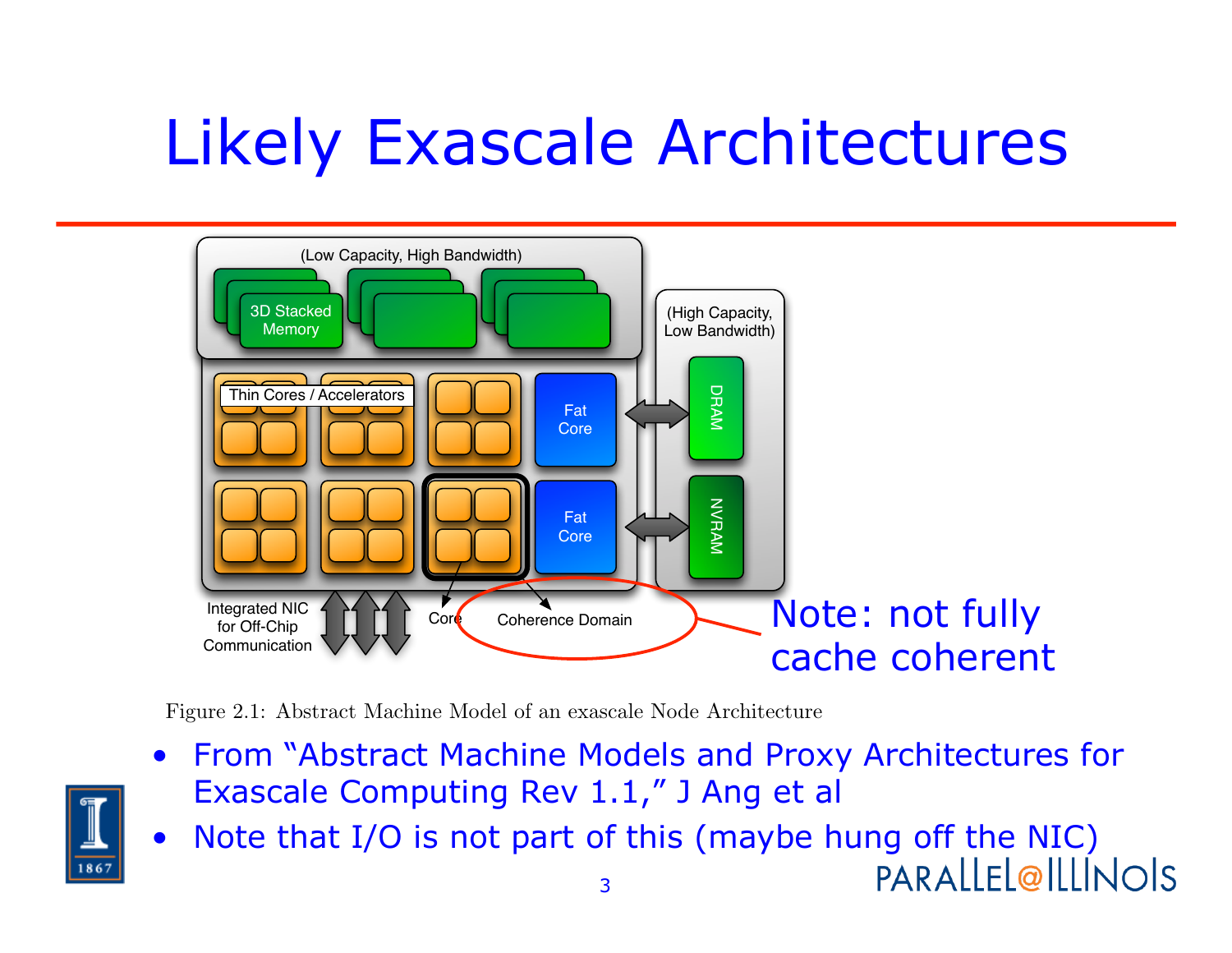## What This (Might) Mean for MPI

- Lots of innovation in the processor and the node
- More complex memory hierarchy; no chip-wide cache coherence
- Tightly integrated NIC
- Execution model becoming more complex
	- ♦ Achieving performance, reliability targets requires exploiting new features
- Node programming changing
	- ♦ OpenMP/OpenACC/CUDA; shared memory features in C11/C++11 PARALLEL@ILLINOIS

4

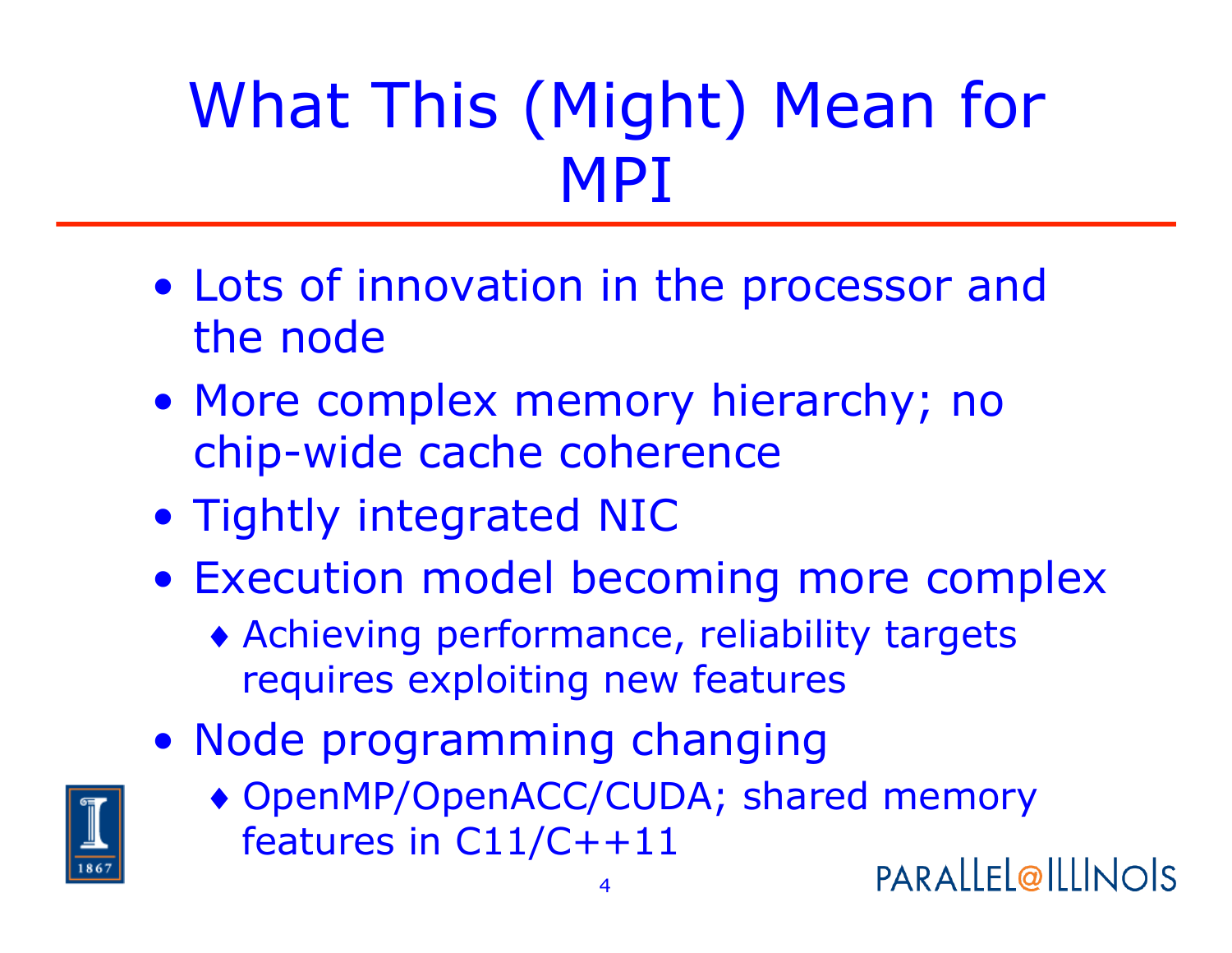# What This (Might) Mean for Applications

- Weak scaling limits the range of problems
	- ♦ Latency may be critical (also, some applications nearing limits of spatial parallelism)
- Rich execution model makes performance portability unrealistic
	- ♦ Applications will need to be flexible with both their use of abstractions and their implementation of those abstractions
- One Answer: Programmers will need help with performance issues, whatever parallel programming system is used

5

♦ Much of this is independent of the internode parallelism, and can use DSLs, annotations, sourceto-source transformations. PARALLEL@ILLINOIS

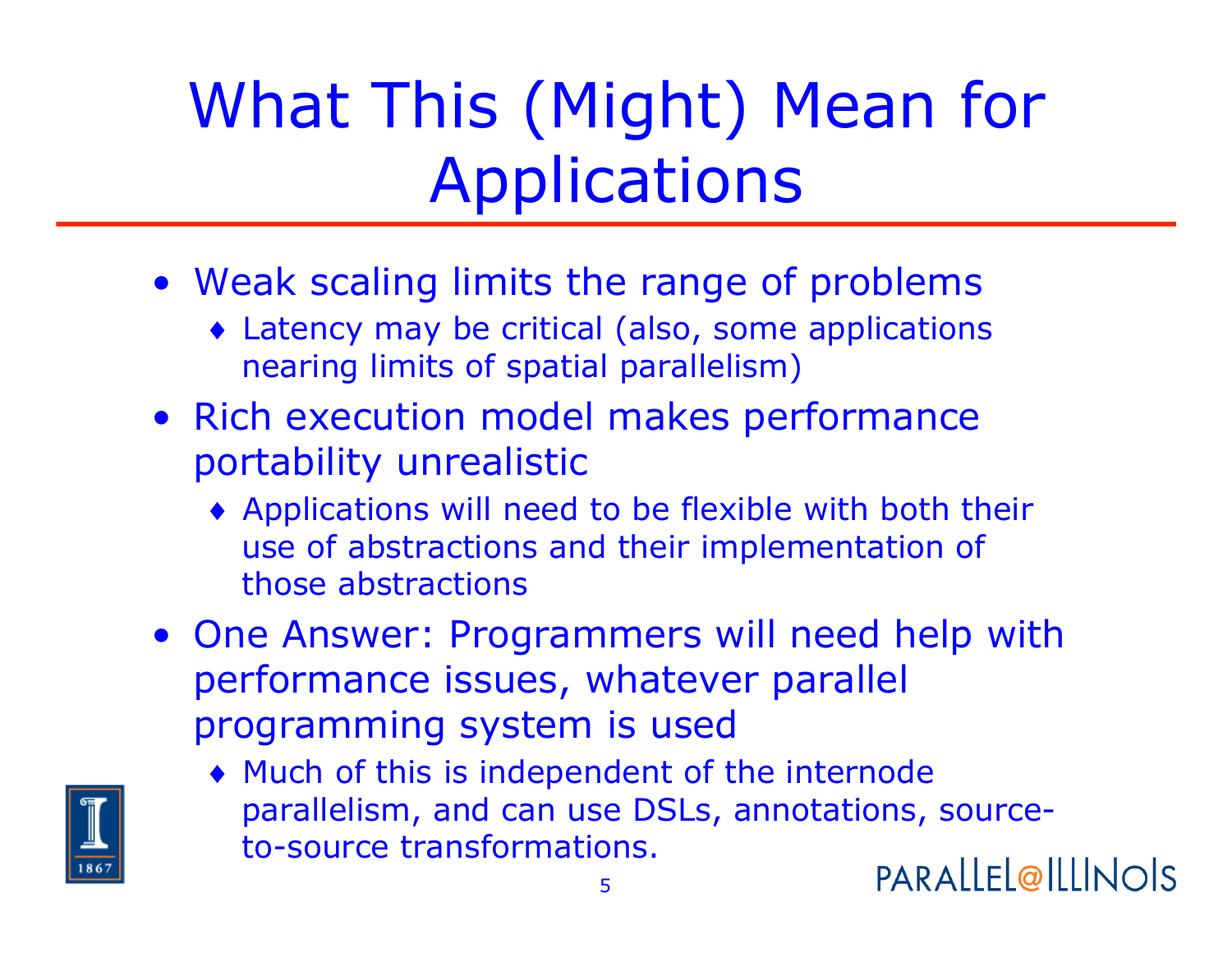## Where Is MPI Today?

• Applications already running at large scale:

| <b>System</b>      | <b>Cores</b>            |
|--------------------|-------------------------|
| Tianhe-2           | 3,120,000 (most in Phi) |
| Sequoia            | 1,572,864               |
| <b>Blue Waters</b> | 792,064* + 59,136smx    |
| Mira               | 786,432                 |
| K computer         | 705,024                 |
| Julich BG/Q        | 458,752                 |
| Titan              | 299,008* + 261,632smx   |



\* 2 cores share a wide FP unit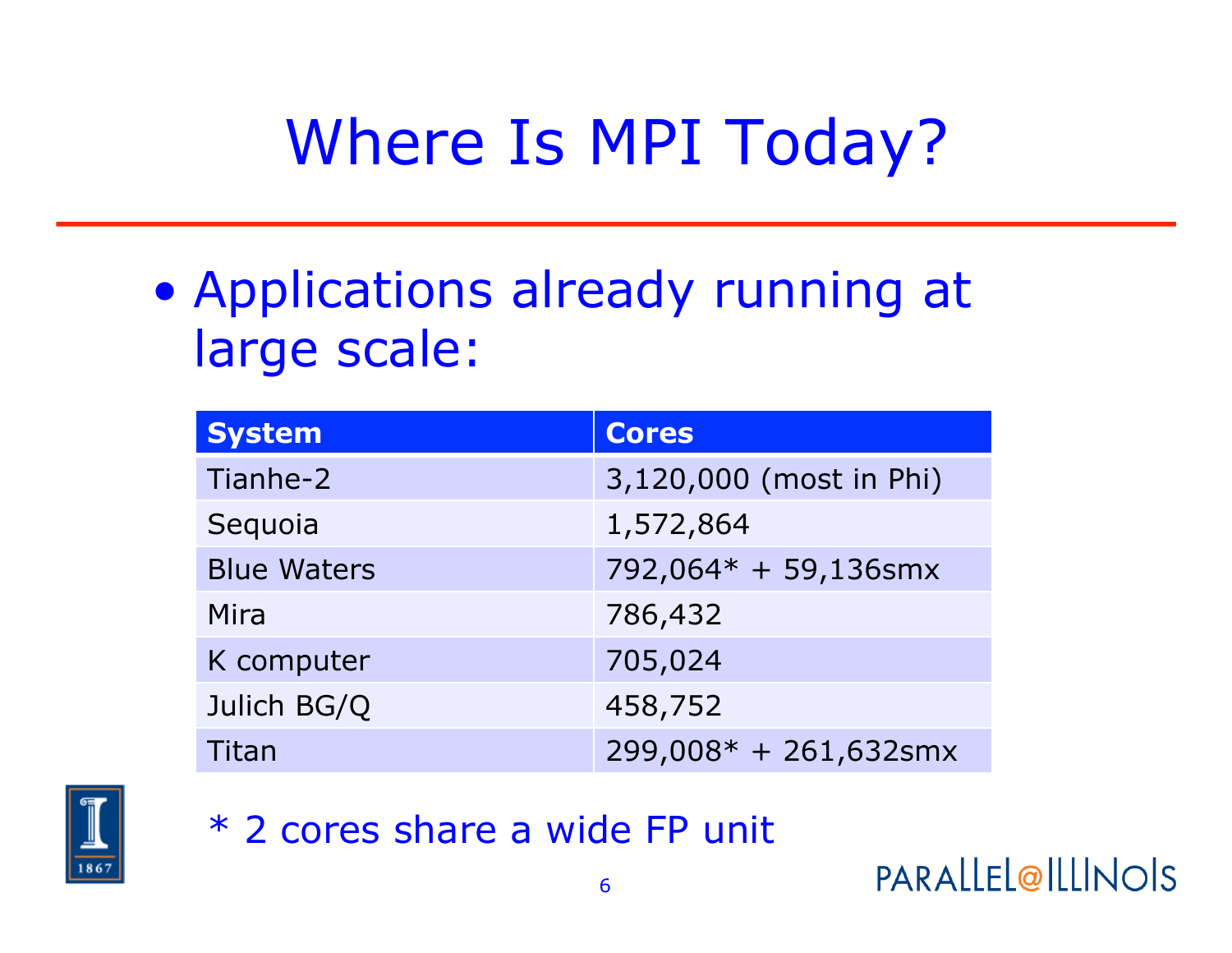#### MPI+X

- Many reasons to consider MPI+X
	- ♦ Major: We always have:
		- MPI+C, MPI+Fortran
	- ♦ Both C11 and Fortran include support of parallelism (shared (C) and distributed memory (Fortran))
- Abstract execution models becoming more complex
	- ♦ Experience has shown that the programmer must be given some access to performance features



♦ Options are (a) add support to MPI and (b) let X support some aspects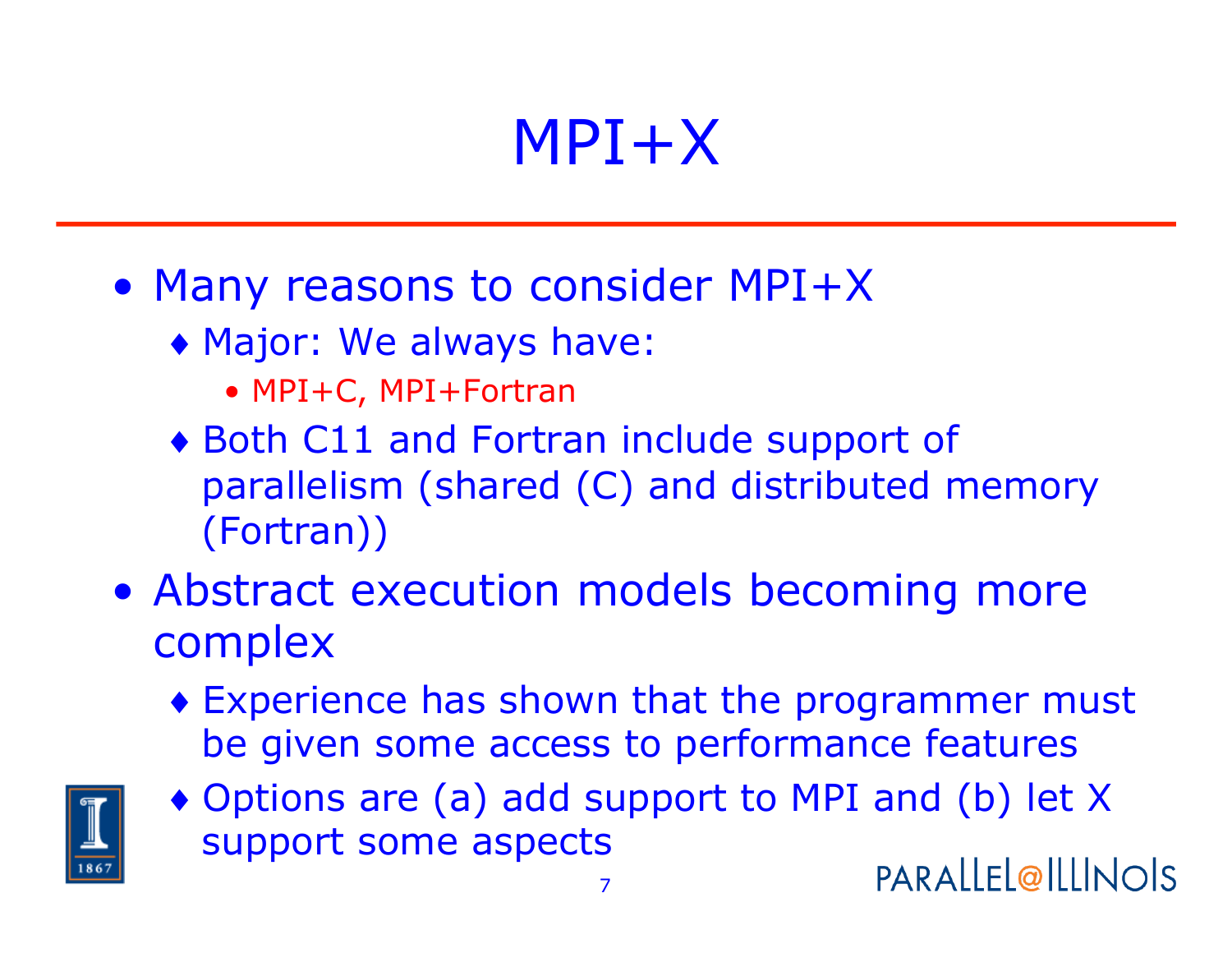## Many Possible Values of X

- $X = MPI$  (or  $X = \phi$ )
	- ♦ MPI 3 has many features esp. important for Extreme scale
	- ♦ Nonblocking collectives, neighbor collectives,…
	- ♦ MPI 4 looking at additional features (e.g., RMA with notify; come to the MPI BoF today!)
- $X =$  threads (OpenMP/pthreads/C11)
	- ♦ C11 provides an adequate (and thus complex) memory model for writing portable thread code
- $X = CAF$  or UPC or other  $(A)PGAS$



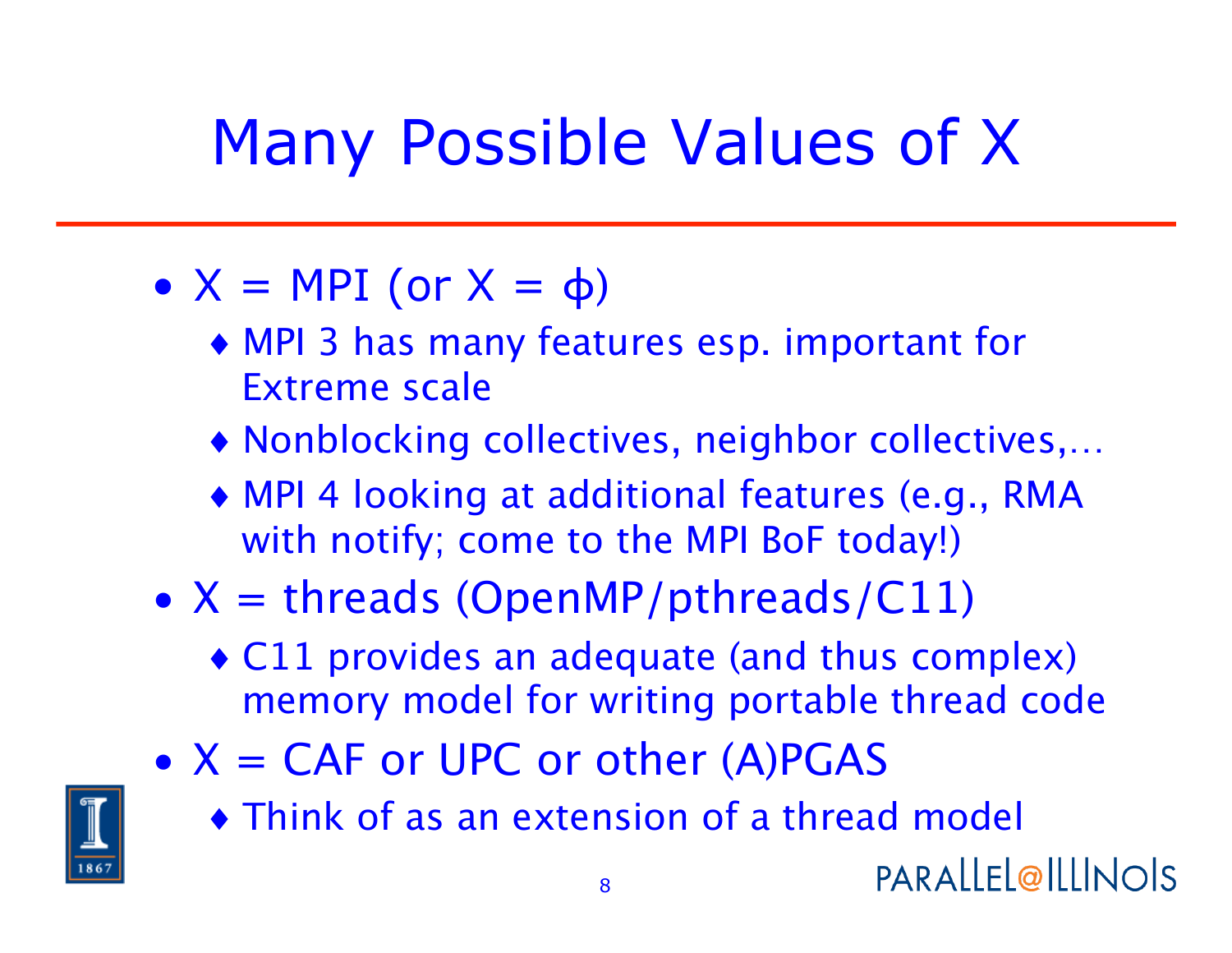## What are the Issues?

- Isn't the beauty of MPI  $+$  X that MPI and X can be learned (by users) and implemented (by developers) independently?
	- ♦ Yes (sort of) for users
	- ♦ No for developers
- MPI and X must either partition or share resources



- ♦ User must not blindly oversubscribe
- 9 ♦ Developers must negotiate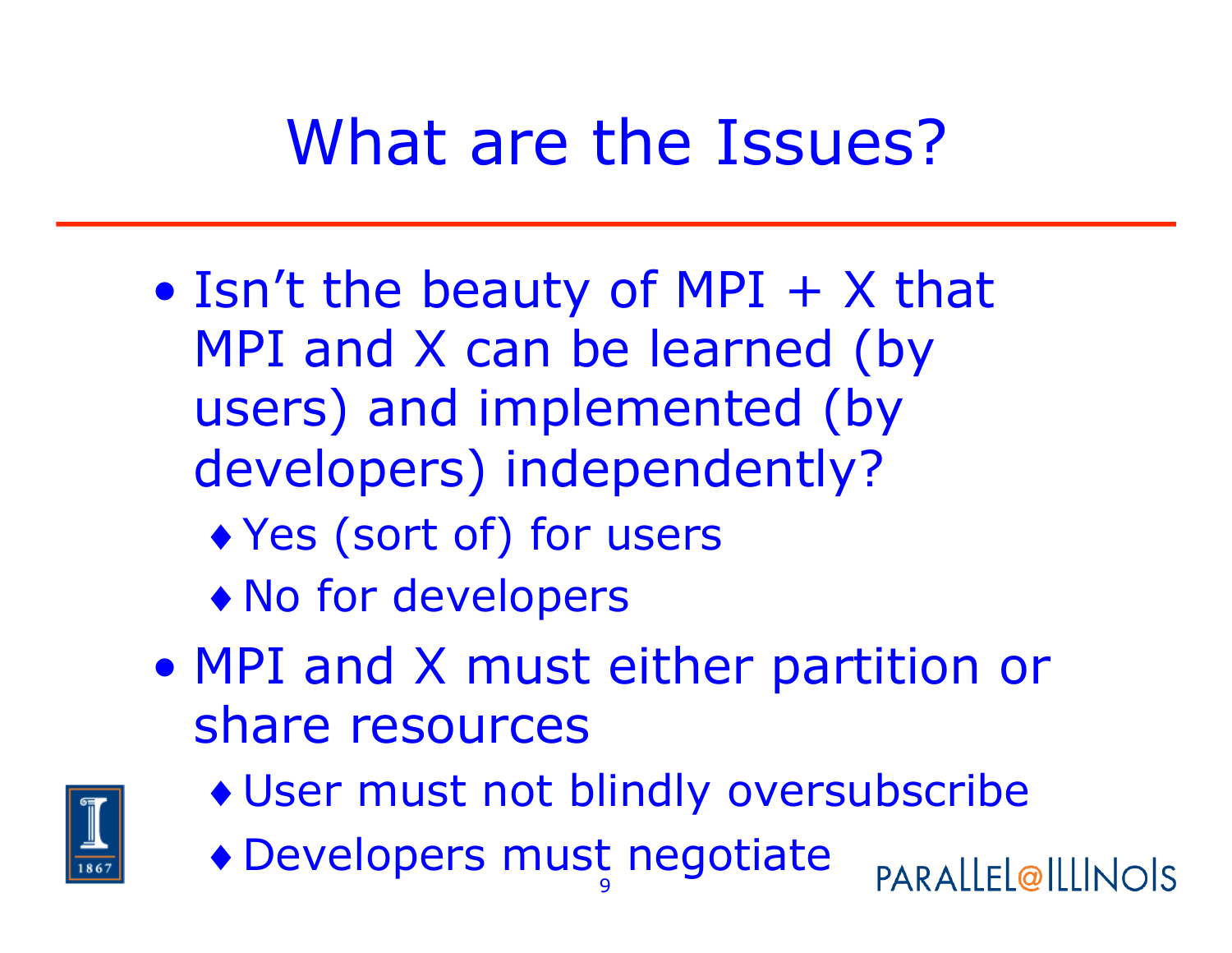## More Effort needed on the  $" +"$

- MPI+X won't be enough for Exascale if the work for "+" is not done *very* well
	- ♦ Some of this may be language specification:
		- User-provided guidance on resource allocation, e.g., MPI\_Info hints; thread-based endpoints
	- ♦ Some is developer-level standardization
		- A simple example is the MPI ABI specification – users should ignore but benefit from developers supporting

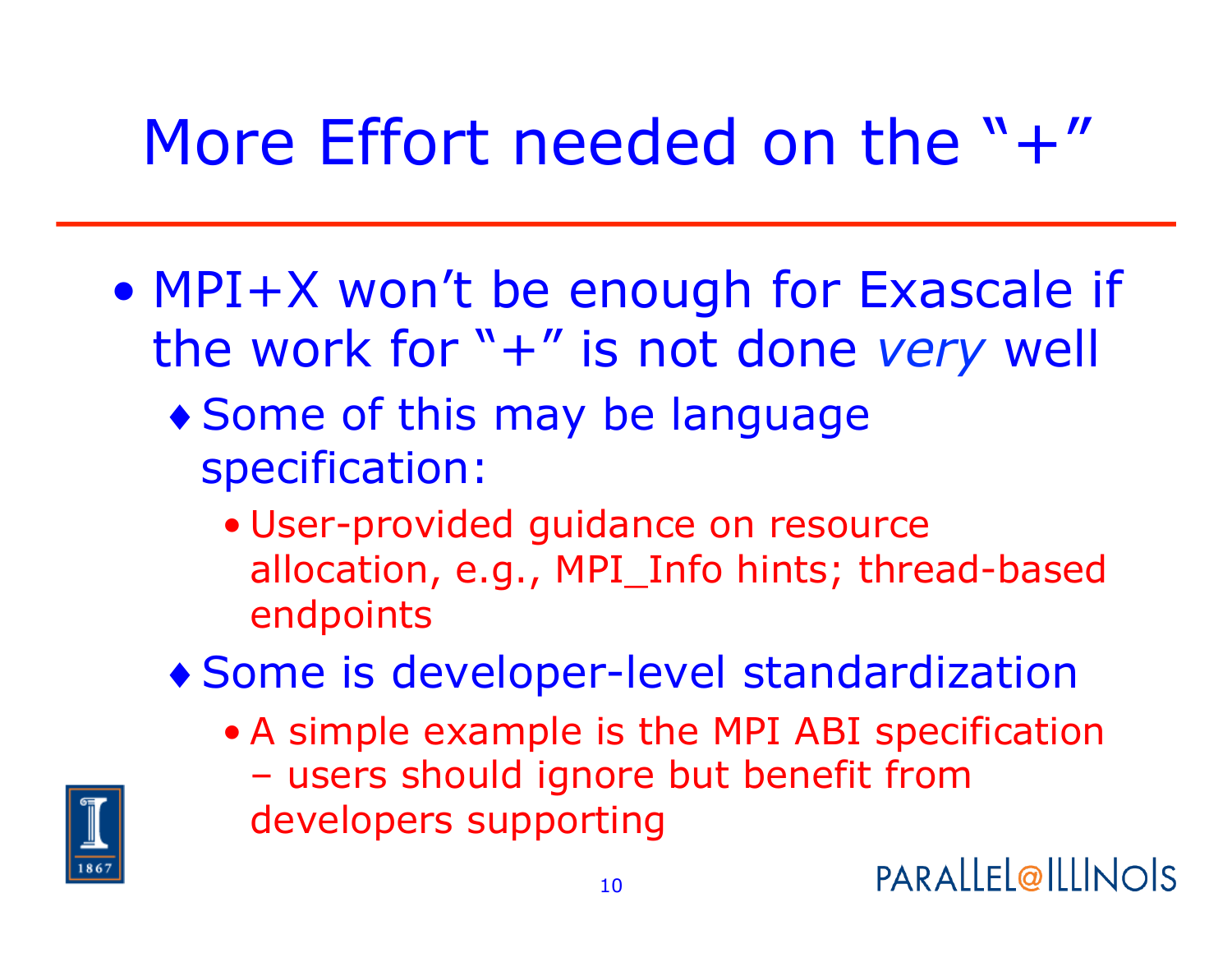## Which MPI?

- Many new features in MPI-3
	- ♦ Many programs still use subsets of MPI-1
- MPI implementations still improving
	- ♦ A long process harmed by nonstandard shortcuts
- MPI Forum is active and considering new features relevant for Exascale
	- ♦ MPI 3.1 released June 2015
	- ♦ See the MPI BoF **Today** for more info!



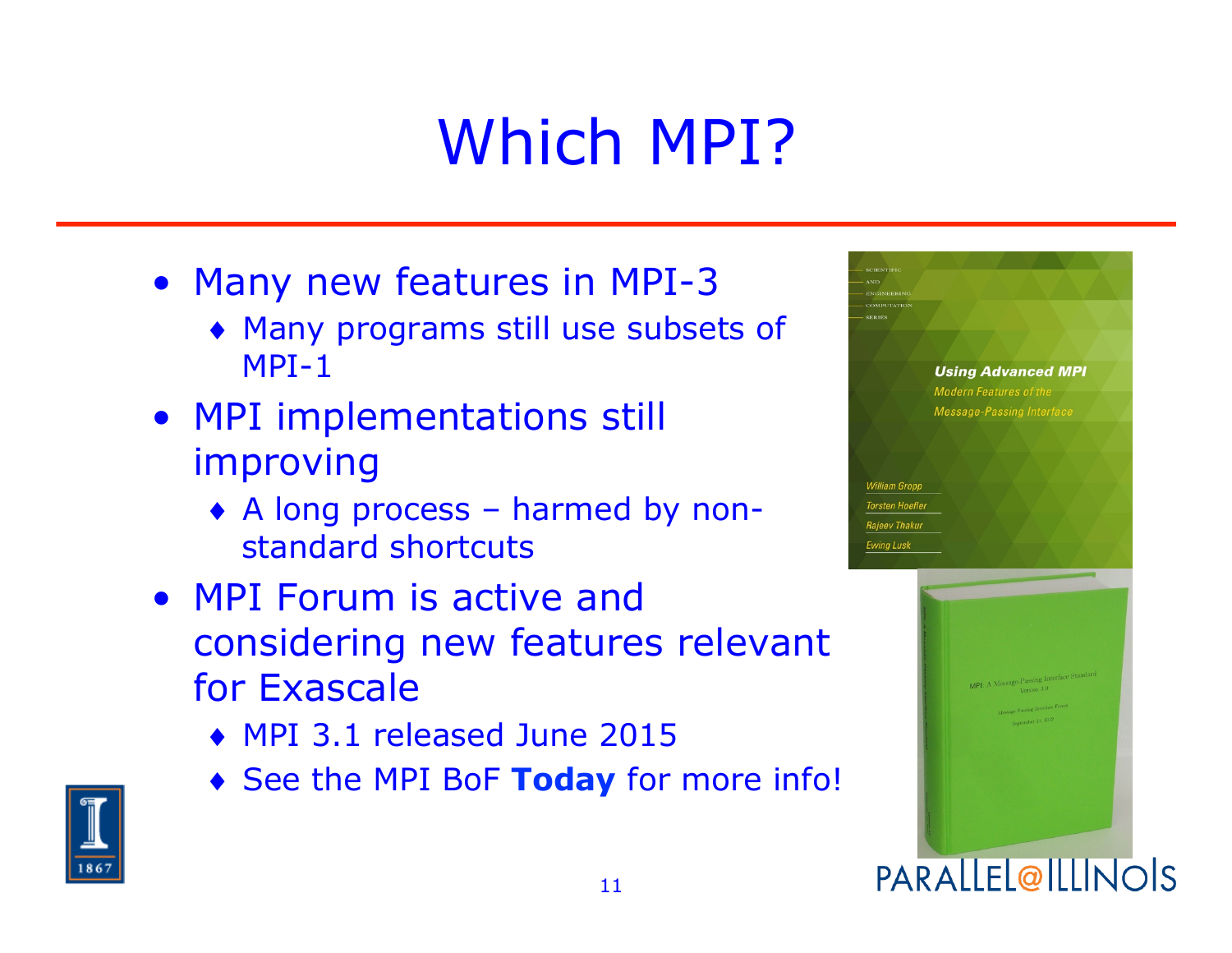## Fault Tolerance

- Often raised as a major issue for Exascale systems
	- ♦ Experience has shown systems more reliable than simple extrapolations assumed
		- Hardly surprising reliability is costly, so systems engineered only to the reliability needed
- Major question: What is the fault model?
	- ♦ Process failure (why is this the common model?)
		- Software then program is buggy. Recovery may not make sense
		- Hardware Where (CPU/Memory/NIC/Cables)? Recovery may be easy or impossible
	- ♦ Silent data corruption (SDC)



• Most effort in MPI Forum is on process failstop faults PARALLEL@ILLINOIS 12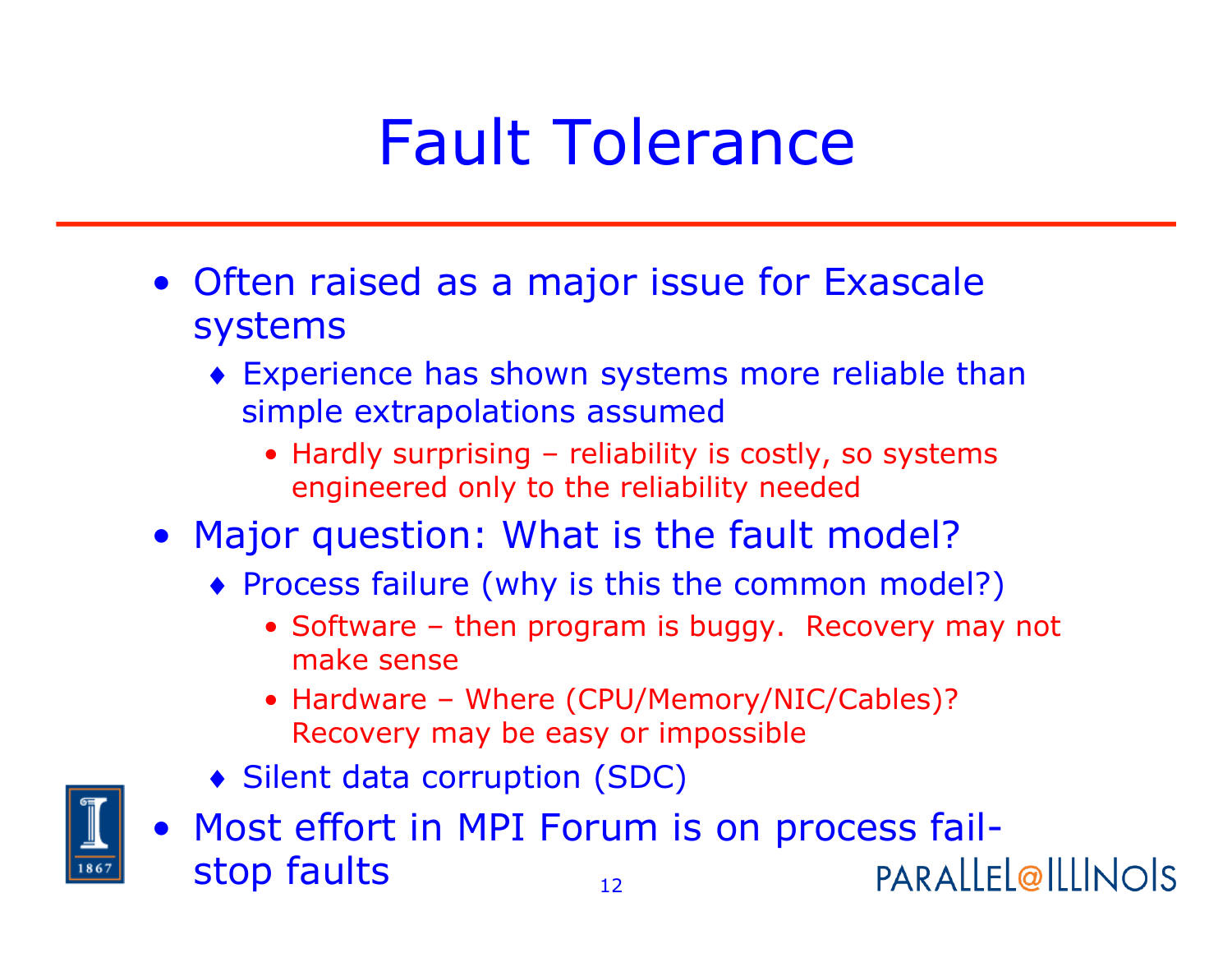# Separate Coherence Domains and Address Spaces

- Already many systems without cache coherence and with separate address spaces
	- ♦ GPUs best example; unlikely to change even when integrated on chip
	- ♦ OpenACC an "X" that supports this
- MPI designed for this case
	- ♦ Despite common practice, MPI *definition* of MPI\_Get\_address supports, for example, segmented address spaces; MPI\_Aint\_add etc. provides portable address arithmetic
- MPI RMA "separate" memory model also fits this case
	- ♦ "Separate" model defined in MPI-2 to support the World's fastest machines, including NEC SX series and Earth **Simulator**

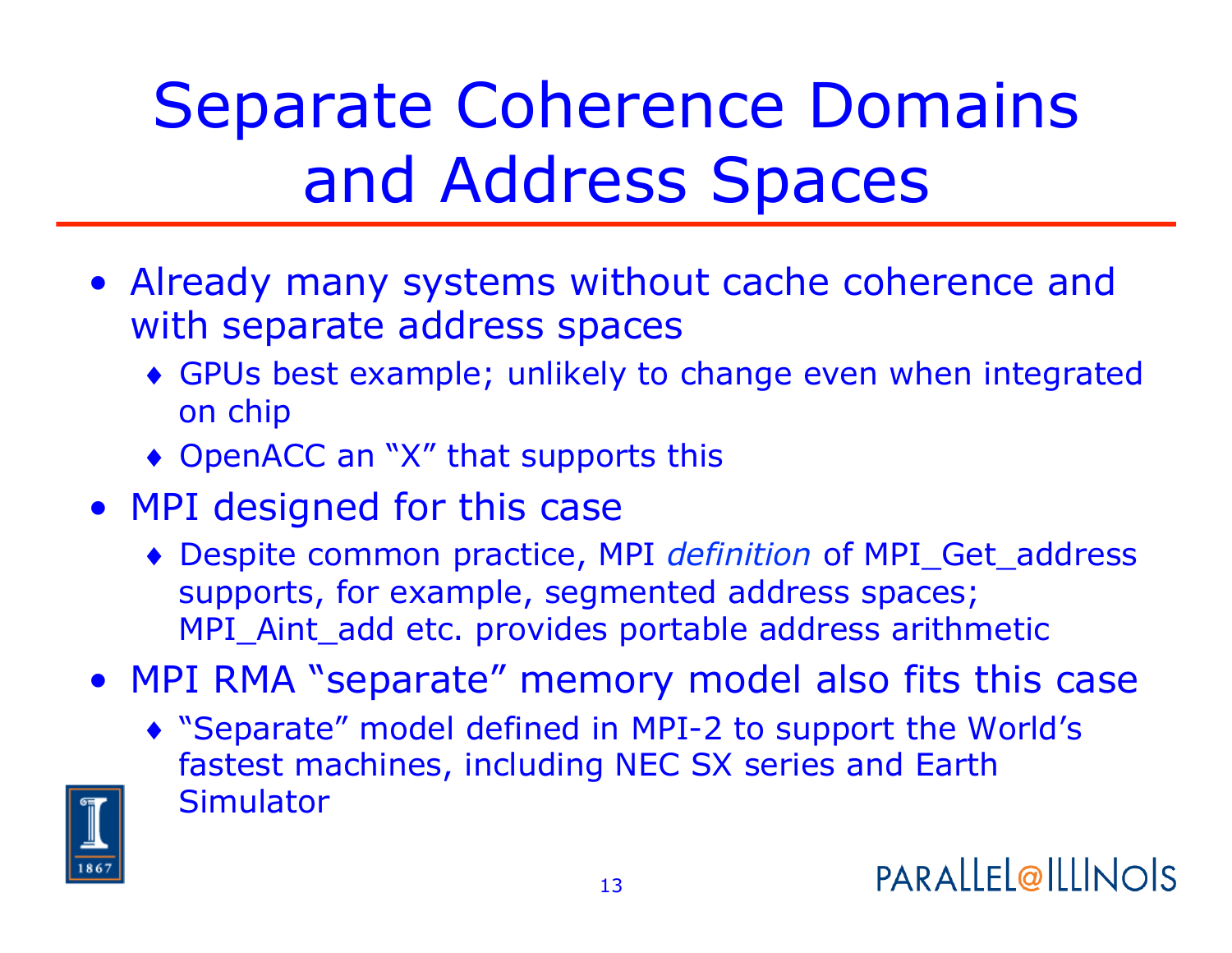#### Towards MPI-4

- Many extensions being considered, either by the Forum or as Research, including
- Other communication paradigms
	- ♦ Active messages
		- Toward Asynchronous and MPI-Interoperable Active Messages, Zhao et al, CCGrid'13
	- $\triangle$  Streams
- Tighter integration with threads
	- ♦ Endpoints
- Data centric
	- ♦ More flexible datatypes
	- ♦ Faster datatype implementations (see, e.g., Prabhu & Gropp, EuroMPI'15)
	- ♦ Better parallel file systems (match the MPI I/O semantics)
- Unified address space handling
	- ◆ E.g., GPU memory to GPU memory without CPU processing

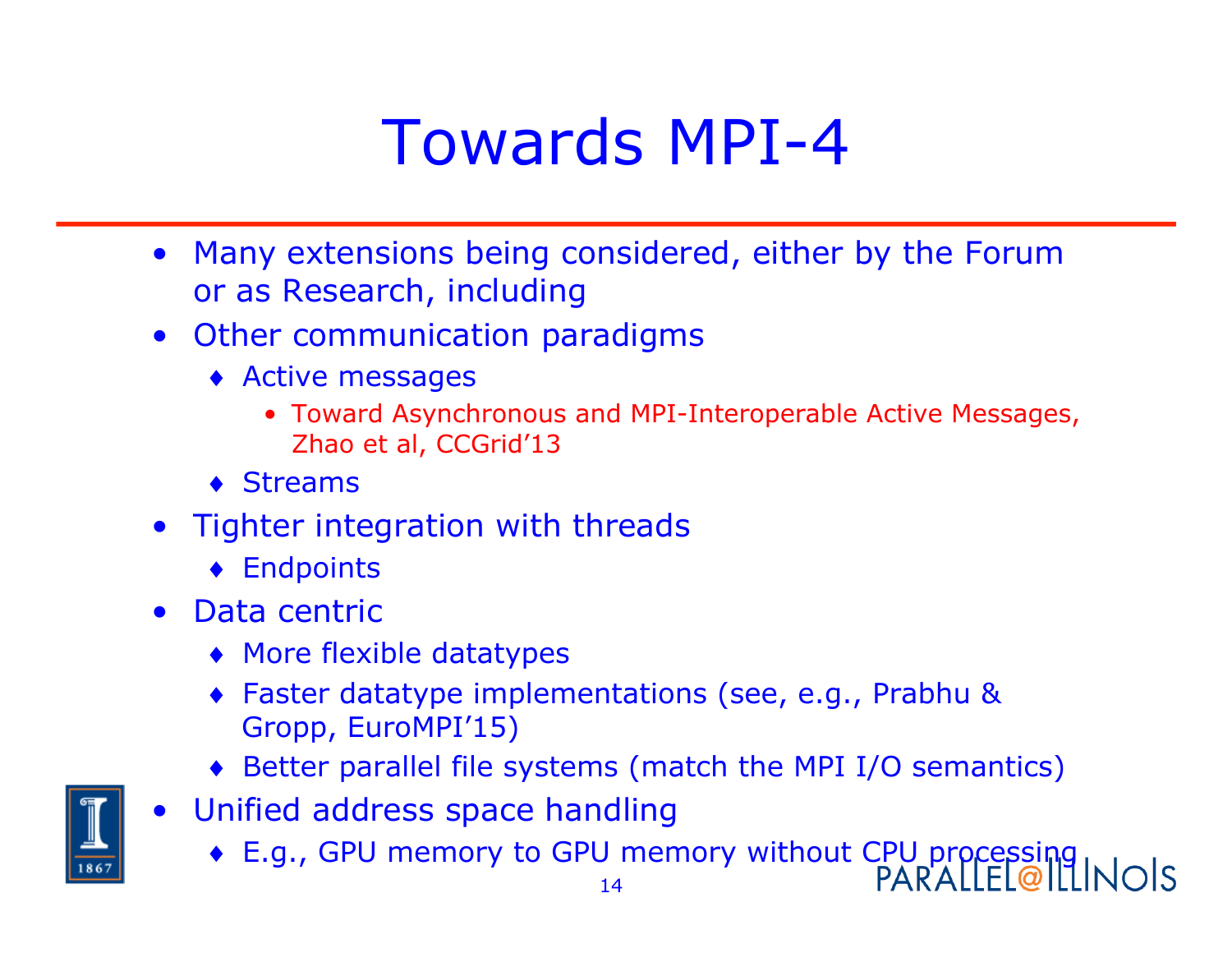## MPI is not a BSP system

- BSP = Bulk Synchronous Programming
	- ♦ Programmers **like** the BSP model, adopting it even when not necessary (see "functionally irrelevant barriers")
	- ♦ Unlike most programming models, *designed* with a performance model to encourage *quantitative* design in programs
- MPI makes it easy to *emulate* a BSP system
	- ♦ Rich set of collectives, barriers, blocking operations
- MPI (even MPI-1) sufficient for dynamic adaptive programming
	- ♦ The main issues are performance and "progress"
	- Improving implementations and better HW support for integrated CPU/NIC coordination is the right answer

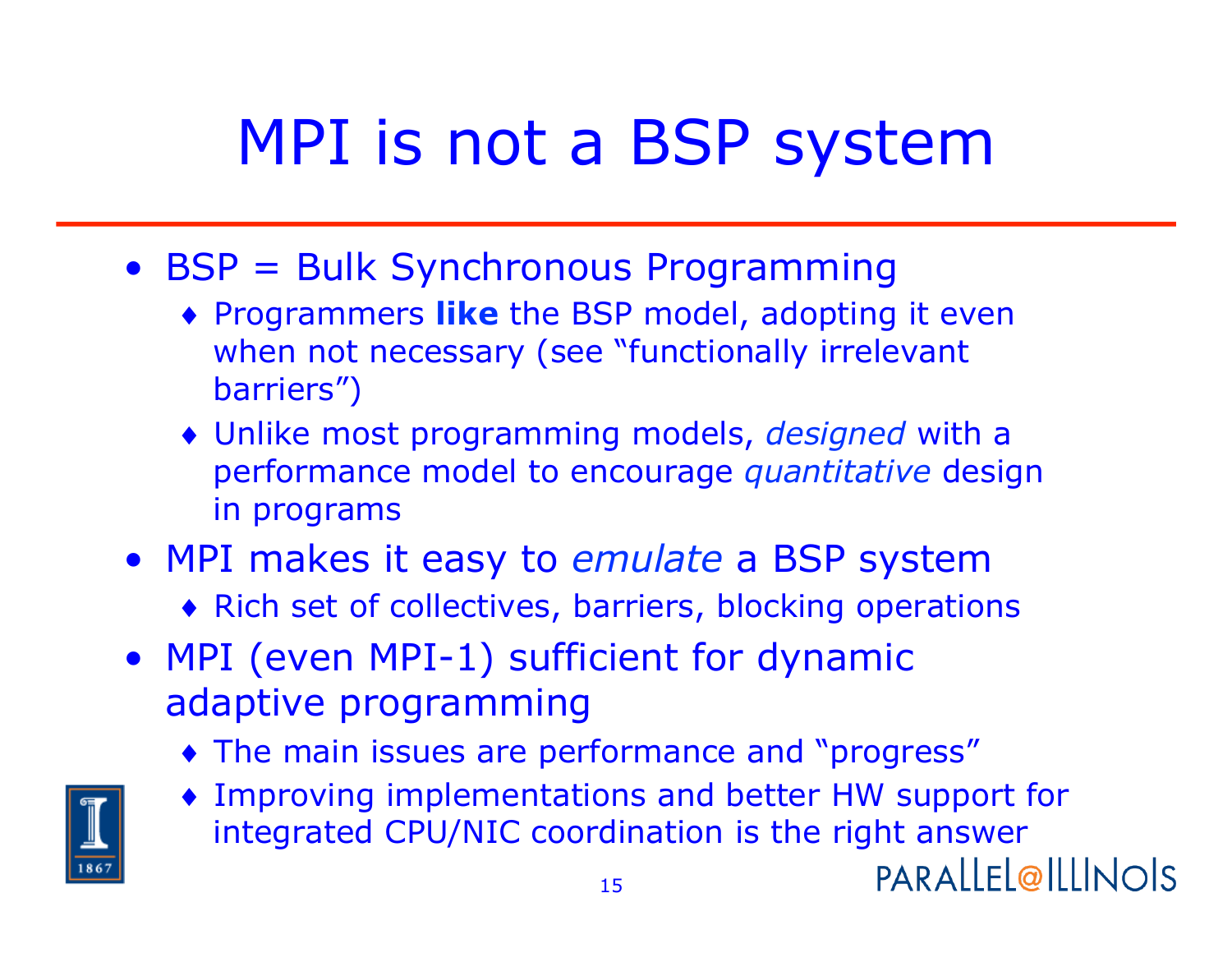## Some Remaining Issues

#### • Latency and overheads

- ♦ Libraries add overheads
	- Several groups working on applying compiler techniques to MPI and to using annotations to transform user's code; can address some issues
- Execution model mismatch
	- ♦ How to make it easy for the programmer to express operations in a way that makes it easy to exploit innovative hardware or runtime features?



♦ Especially important for Exascale, as innovation essential in meeting 20MW, MTBF, total memory, etc.PARALLEL@ILLINOIS 16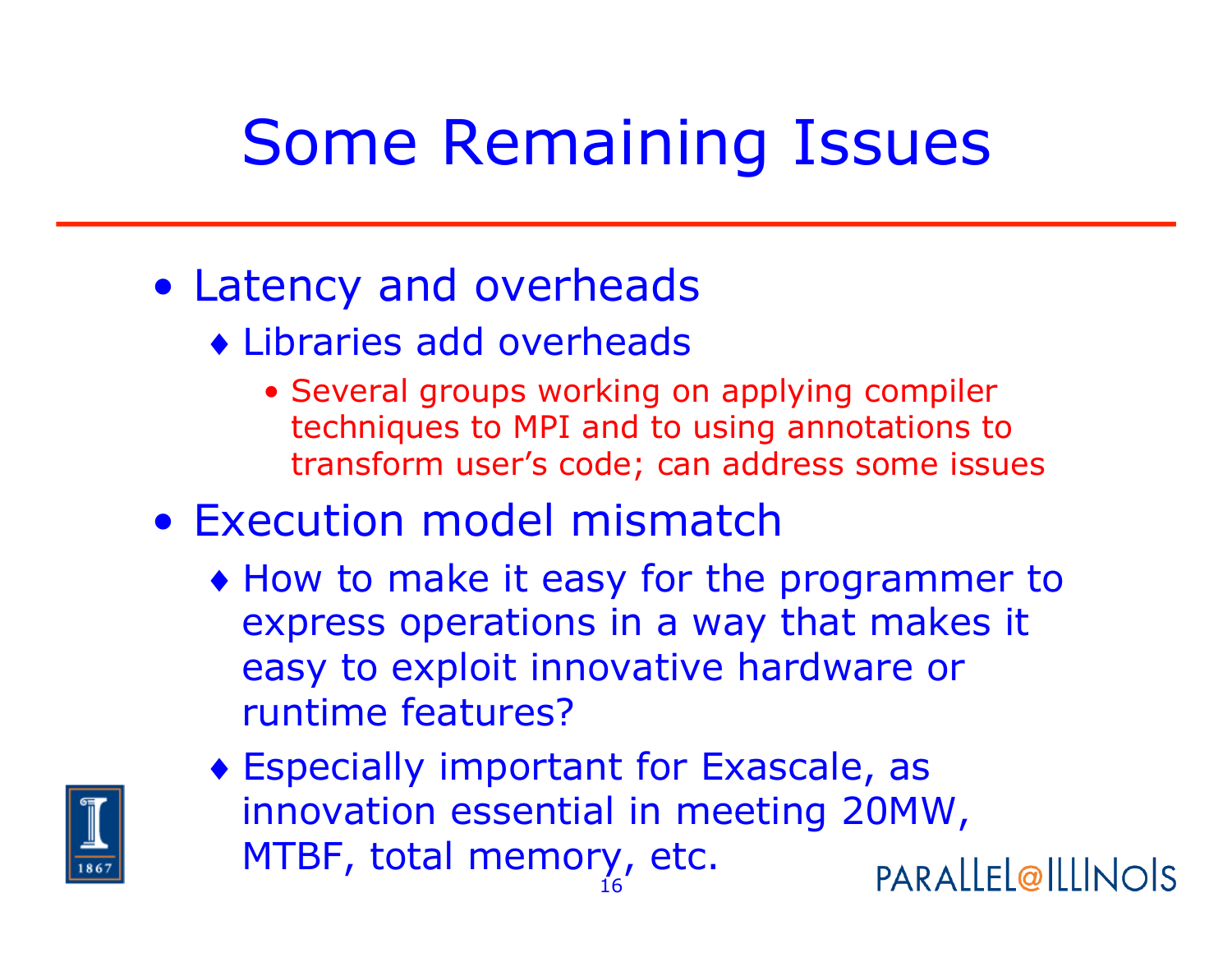## What Are The Real Problems?

- Support for application-specific, distributed data structures
	- ♦ Not an MPI problem
	- ♦ Very hard to solve in general
	- ♦ Data-structure Specific Language (often called "domain" specific language) a better solution
- A practical execution model with a performance model
- Greater attention to latency
	- ♦ Directly relates to programmability